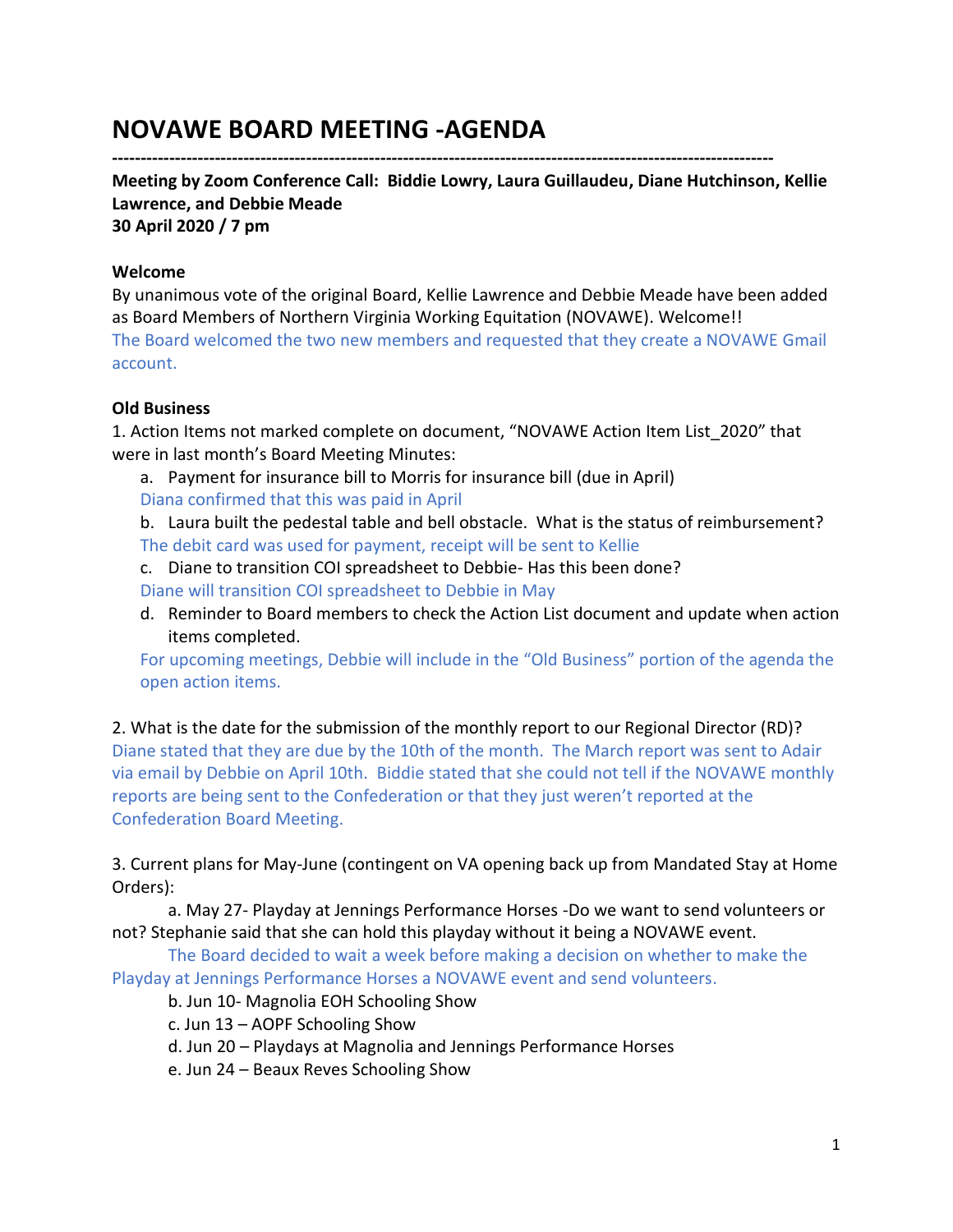## 4. Plans for Kat Waters Clinic (July 18-19) will start next week.

Biddie will verify that Kat still plans to come. The Board discussed whether to make this a 1 or 2 day clinic. For logistics and cost reasons, it was decided to use the format of two one-day clinics so stabling will not be secured.

#### **New Business**

#### 1. Treasury Report– Kellie

Kellie reported that the bank balance is \$4588.18, PayPal balance is \$9.85, and a \$1300 refund is due from Frying Pan Park. It was discussed that we need to submit Form 990-N Electronic Filing System (e-Postcard) by May 15th.

#### 2. Membership Report - Laura

Laura reported that there are currently 108 NOVAWE members and 8 Business members.

#### 3. Events- Biddie

a. NOVAWE has planned a Virtual EOH Show for NOVAWE membership only for the week of May 18-May 24, 2020. There will be 2 divisions, Level 1 and Level 2. I would like to offer the NOVAWE tote as 1<sup>st</sup> place prize and a \$10 gift certificate off a 2020 NOVAWE event as 2<sup>nd</sup> place prize. Placings of  $1<sup>st</sup> - 6<sup>th</sup>$  will be recognized.

Since the value of these four prizes are more than \$25, Biddie makes the motion:

\*To use two NOVAWE totes as 1<sup>st</sup> place prizes and create two \$10 gift certificates as 2<sup>nd</sup> place prizes for the Virtual EOH Trial.

For the Virtual EOH Show, the Board discussed and voted on offering scholarships for those who were having financial issues due to COVID-19. The scholarships would be a \$25 value, and it was discussed and voted on that we should limit the number to 5. The Board also discussed and voted on prizes and agreed with above proposal of prizes. Laura will make the gift certificates and will add an expiration date. The Board also discussed that we need a method to keep track of the gift certificates (who received them, the expiration date, and how they will be used for payment).

VOTE: The board voted unanimously to move ahead with the Virtual EOH Show VOTE: The board voted unanimously to limit the number of scholarships to 5.

VOTE: The Board voted unanimously in favor of Biddie's motion on 1st and 2nd place prizes

(denoted by \* above)

b. Also connected to the Virtual Event will be two other opportunities to our membership: private haul in lessons with Stephanie and evaluation of videotaped ride by Allison Reed with prescription of exercises to improve ride.

Allison Reed has not yet confirmed her availability to evaluate and provide feedback to videotaped rides. Biddie mentioned that Alli will make a decision after the weekend of May 2- 3. The Board discussed that these opportunities will be mentioned on Facebook for NOVAWE members only and on the private Virtual EOH Trial group page.

c. Other Plans for May & June-what can we do to promote NOVAWE on Facebook? Brainstorm ideas.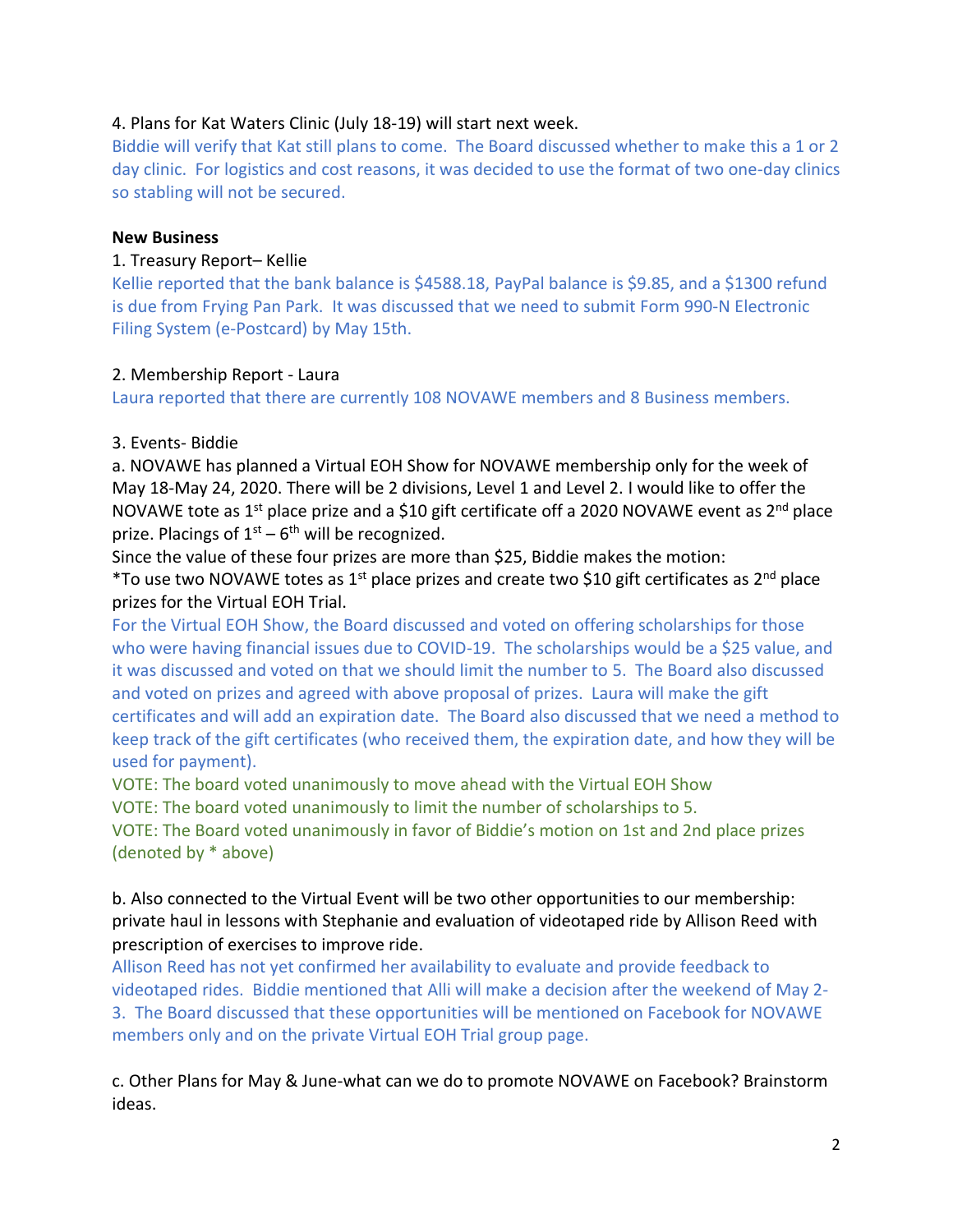- a. Paper Towel Challenge
- b. Question of a week
- c. Obstacles with Toilet paper-
- d. What else?

Biddie and Diane will video a toilet paper challenge on Saturday May 2<sup>nd</sup> which will include the NOVAWE bear and post it on Facebook. It was also discussed that a Question of the week could be posted on the Facebook members group to find out about obstacles that challenge them, what they are currently working on, etc.

d. Year End Awards – Riders need 3 Dressage and 3 EOH scores to qualify for Year-End Awards Our Sept 5<sup>th</sup> show is currently an EOH show.

Barb has only 1 full show now- Aug 1. She has a show on Oct 17- not sure if that is Rated or Schooling at this point.

AOPF has 2 full shows- June 13 & July 25

Beaux Reves has 4 dressage only shows

Do we want to change the NOVAWE Fall Fun Fest to a full show to provide another opportunity for riders to get scores?

The Board discussed making the September show a full show and decided to keep the NOVAWE Fall Fun Fest a fun event instead of a show. The Board will revisit this decision as the COVID-19 situation evolves.

## 4. Administration- Biddie

NOVAWE Bylaws need to be updated. Biddie proposes that Debbie and Diane work on revisions listed below. After bylaws are updated, present draft to Board to vote on acceptance at the next meeting. This will become **Version 2.0 May X, 2020**. Any other revisions needed?

- a. Article 3: Members Change "c" to Individual, Family, Youth, and Social Members
- b. Article 3.1.1.1 Officers -Change Treasurer and Secretary to be separate Officers. Remove "at a minimum" or leave this?
- c. Articles 3.1.2-3.1.4 describe member categories. Need to add Article 3.1.5 as Youth Membership and add Article 3.1.6 as Social Membership and then describe each.
- d. In Article 3.2, need to **insert** Youth and Social to list of those who cannot take legal action towards.
- e. Article 5- is about the Initial Board and Officers. Does this section need to be rewritten completely or make Initial Board and Officers as Article 5.1 and Current Board and Officers as Article 5.2? The duties and responsibilities of the 5 Officers need to be listed as separate Board Positions. Diane's Board Position can be changed to Vice President/Marketing.
- f. Add place for Debbie and Kellie to sign at the end of the document. Biddie makes the motion:

\*Diane and Debbie will revise the Bylaws concerning membership types and new officers and present the new version to the Board at the next meeting.